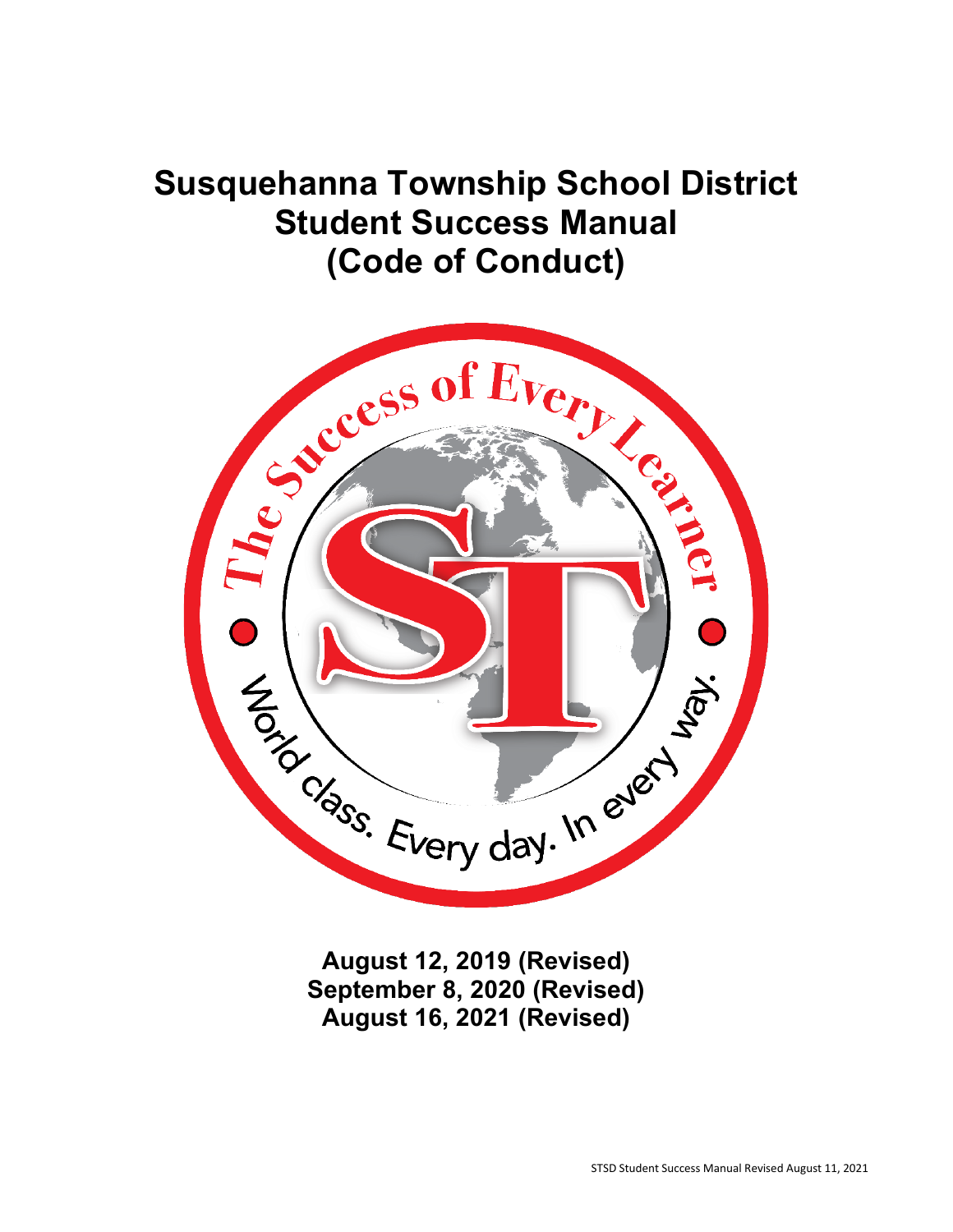# **COVID-19 Addendum to the Susquehanna Township School District Student Success Manual**

**Susquehanna Township School District (STSD) takes the health and safety of all stakeholders seriously. The board approved Health & Safety Plan was implemented to mitigate the spread of COVID-19 in the learning environment. Please [CLICK HERE](https://www.hannasd.org/our-district/covid-19) to review the contents. Questions about the plan may be directed to building administration or the District Pandemic Coordinator at (717) 657-5100.**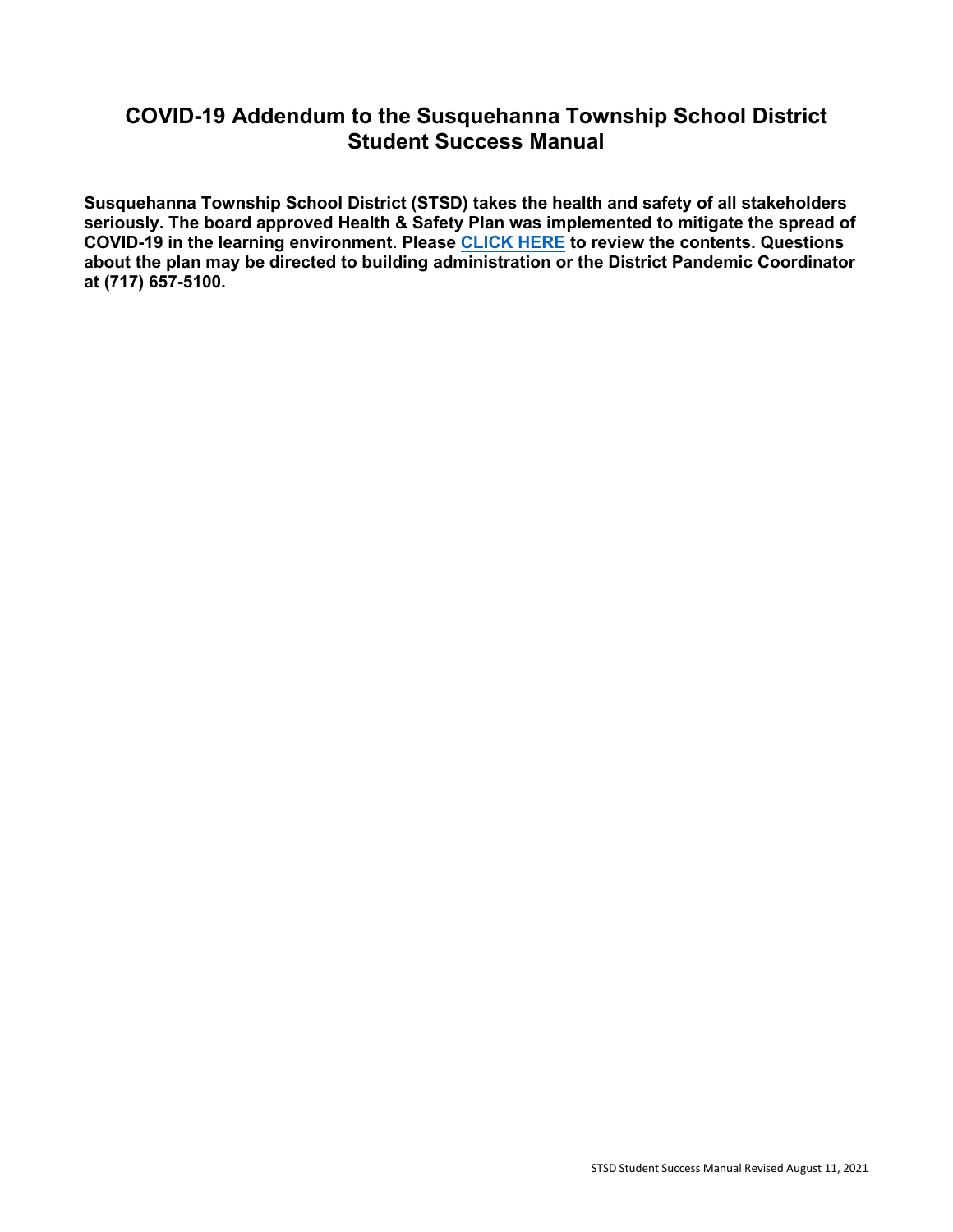#### **Susquehanna Township School District Supporting Student Success Through a Multi-Tiered of Supports (MTSS)**

#### **Goal Statement**

In order to fulfill our core value of providing a safe and supportive learning environment to ensure our mission: The Success of **Every Learner**, we will implement a systematic approach that establishes shared norms for acceptable behavior; builds positive relationships; provides clear expectations; and, engages all students, parents, team members and stakeholders.

#### **Susquehanna Township School District Philosophy – Behavioral Expectations**

It is the belief of the Susquehanna Township School District (STSD) that an effective instructional program requires a safe and supporting learning environment. The efficacy of the educational program is, in part, reflected in student behavior. The District supports the parents, guardians, teachers, students, and administration in their efforts to maintain a proper learning environment while abiding by the parameters established by the Commonwealth of Pennsylvania and described within the "Student Rights and Responsibilities" of the regulations adopted by the State Board of Education. It is our goal to help students understand themselves and master crucial skills, attitudes, and mindsets through the implementation of social and emotional learning (SEL). The District will promote and utilize evidencebased strategies to create supportive environments, provide explicit SEL instruction, and integrate SEL into instruction for all students.

#### **Prevention Strategies**

Prevention strategies promote positive student behavior via a systematic approach that includes continual teaching, modeling, and reinforcement of positive behavior. The goal is to support positive behaviors and reduce behaviors that fail to demonstrate the shared norms of acceptable behaviors.

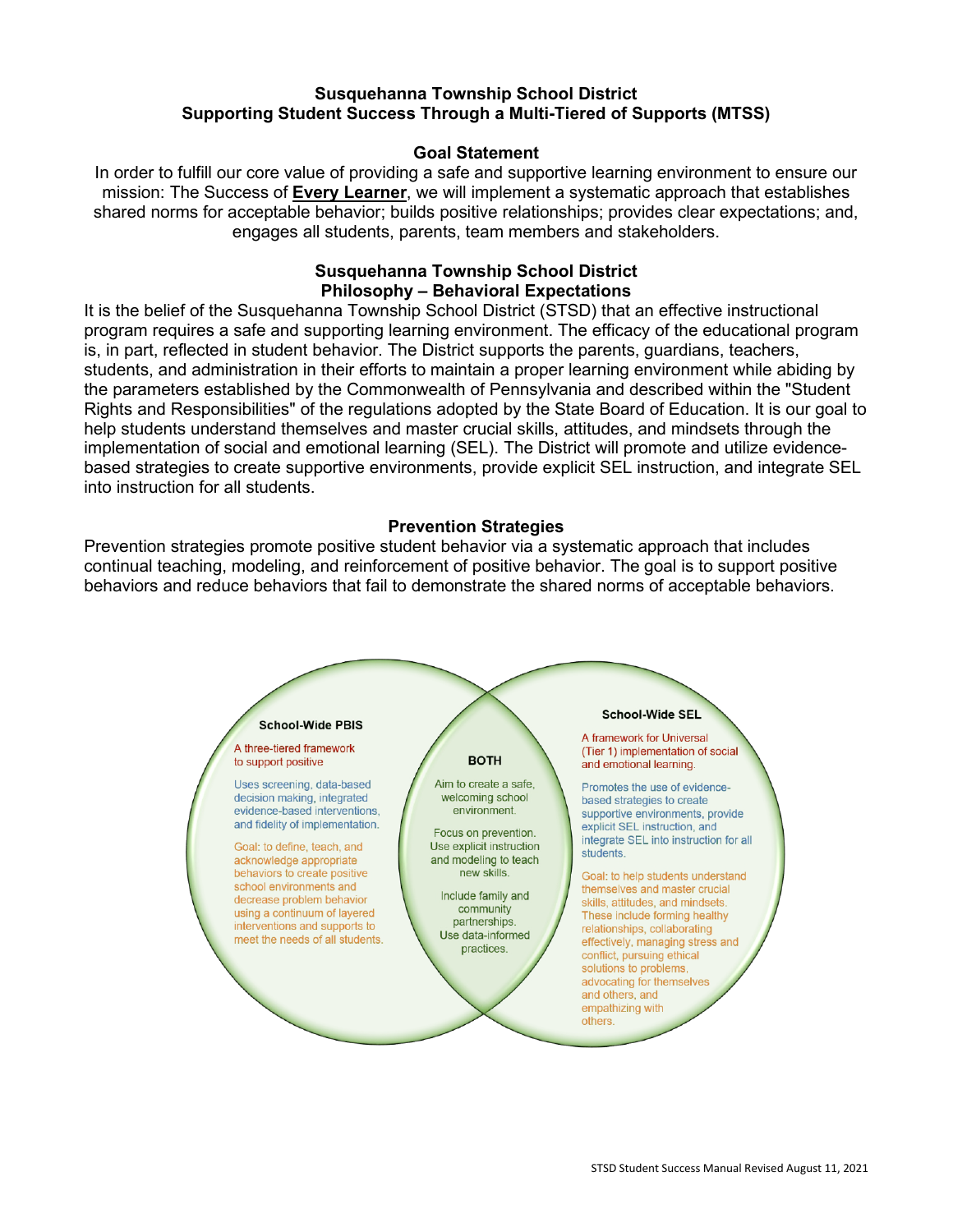#### **Guiding Principles – SOAR Safety ~ Ownership ~ Accountability ~ Respect**

SOAR is the basis for the District's Student Success Manual. By the time each student has completed their education in the STSD, they will have experienced comprehensive lessons that focus on social and emotional learning (SEL), the expectations of how to behave in various situations, and the District's expectations for appropriate behaviors in the classroom. Staff members will also receive comprehensive training on topics that include forming healthy relationships, collaborating effectively, managing stress and conflict, pursuing ethical solutions to problems, advocating for students and themselves, and empathizing with others.

#### **Brief History of SOAR**

STSD teachers, staff, leaders, parents, and students identified the need to understand student behaviors in order to improve the overall school climate and to ensure a safe and supportive learning environment. The root causes of adverse behavior were defined by a cross-functional team of staff, parents, and students.

#### **5 Root Causes for Adverse Student Behavior**

- 1. Lack of shared norms for behavior and discipline among parents, team members, and students.
- 2. Lack of a pro-active, systematic process to prevent and address behavior issues impacting all areas of the learning environment.
- 3. Lack of effective, two-way communication about available resources, changes, and processes around behavioral issues.
- 4. Lack of trusting relationships across the educational community (parents, team members, and students).
- 5. Lack of a student-centered educational model.

The most important step is to identify and teach shared norms, which are the expected behaviors for students, staff and parents. SOAR will be used to implement the District's positive behavior interventions and supports (PBIS). PBIS and SEL will be used to deliver explicit instruction and modeling to teach the aspects of SOAR and the shared norms.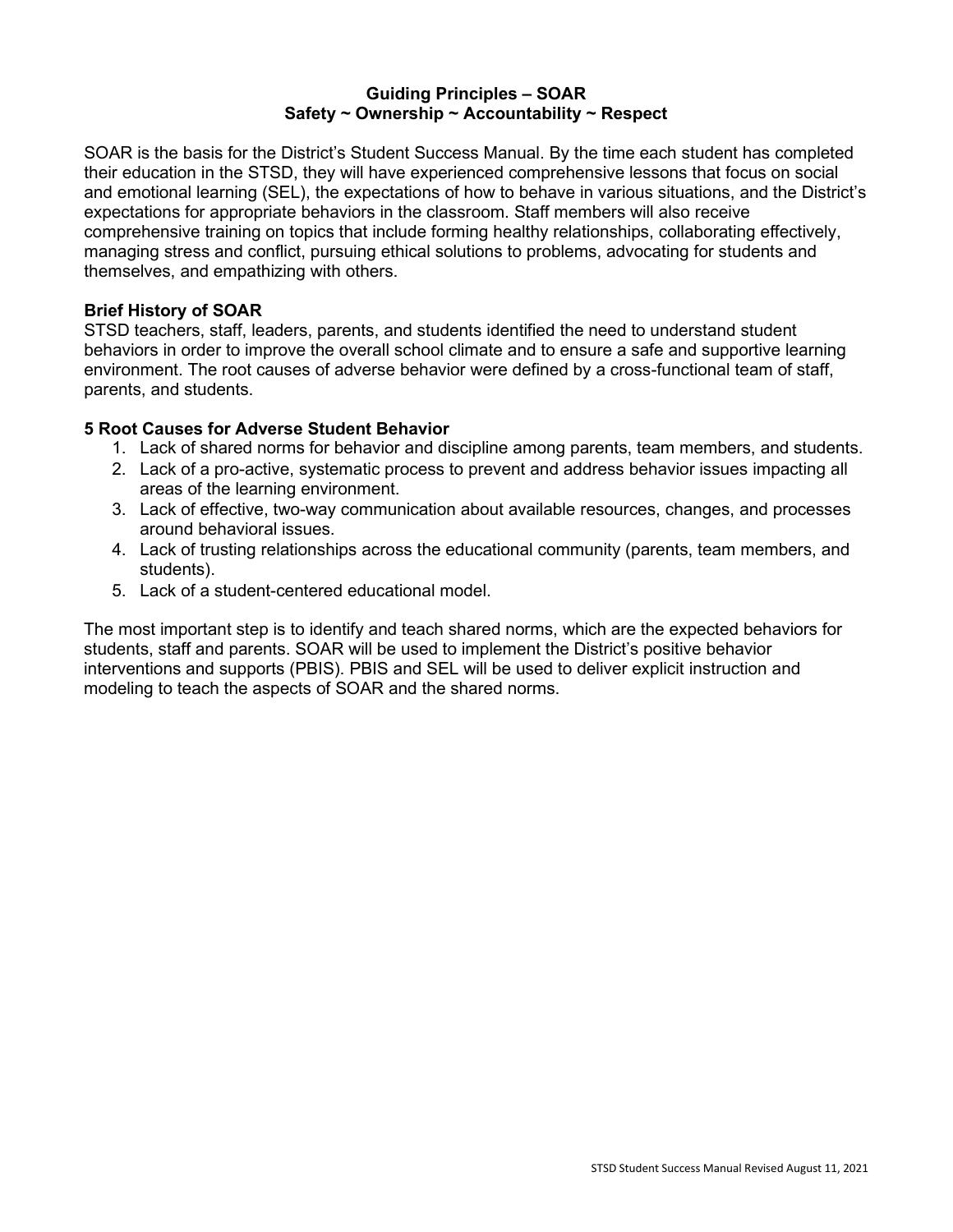#### **Guiding Principles – Definitions**

**Safety** Safety is taking care of oneself and others by making responsible choices, avoiding situations that may be harmful to the physical and emotional well-being of oneself or others. *Related concepts: awareness, caution, planning, prevention, self-control* 

**Ownership** Ownership is taking an active role in learning by believing in and displaying care, pride, and optimism for our school community.

Related concepts: attitude, empathy, gratification, honesty, perseverance

**Accountability** Accountability is expecting individuals to accept responsibility for personal actions, choices, and outcomes.

*Related concepts: active participation, collaboration, communication, consistent, dependability, honesty* 

**Respect** Respect is showing consideration for cultural differences, feelings, opinions, property, and rights of everyone through words and actions and are guided by awareness of a person's basic needs. *Related concepts: courtesy, empathy, manners, politeness, self-awareness, tolerance* 

**Discipline** Discipline is the practice of teaching appropriate behavioral norms by using behavior interventions, corrective actions, and logical consequences. *Related concepts: behavior supports, consequence, corrective action, teach* 

**Misbehavior** Misbehavior is the demonstration of inappropriate actions and failing to adhere to the established behavior norms. Related concepts: disrespect, irresponsible behavior, misconduct

**Behavior Norms** Behavior norms are the set of prescribed behaviors and actions that are expected by all members of the STSD community in order to provide a safe and supportive learning environment.

*Related concepts: awareness, citizenship, collaboration, expectations, rules* 

**Consequences** Consequences are prescribed responses to behaviors and actions exhibited in the school environment. Consequences are divided into three tiers and administered by school administrators.

Related concepts: effect, result, punishment

**Interventions** Interventions are evidence-based strategies used to achieve important academic and behavior outcomes and focus on teaching positive behaviors to demonstrate acceptable behaviors and norms.

Related concepts: prevention, reinforcement, supports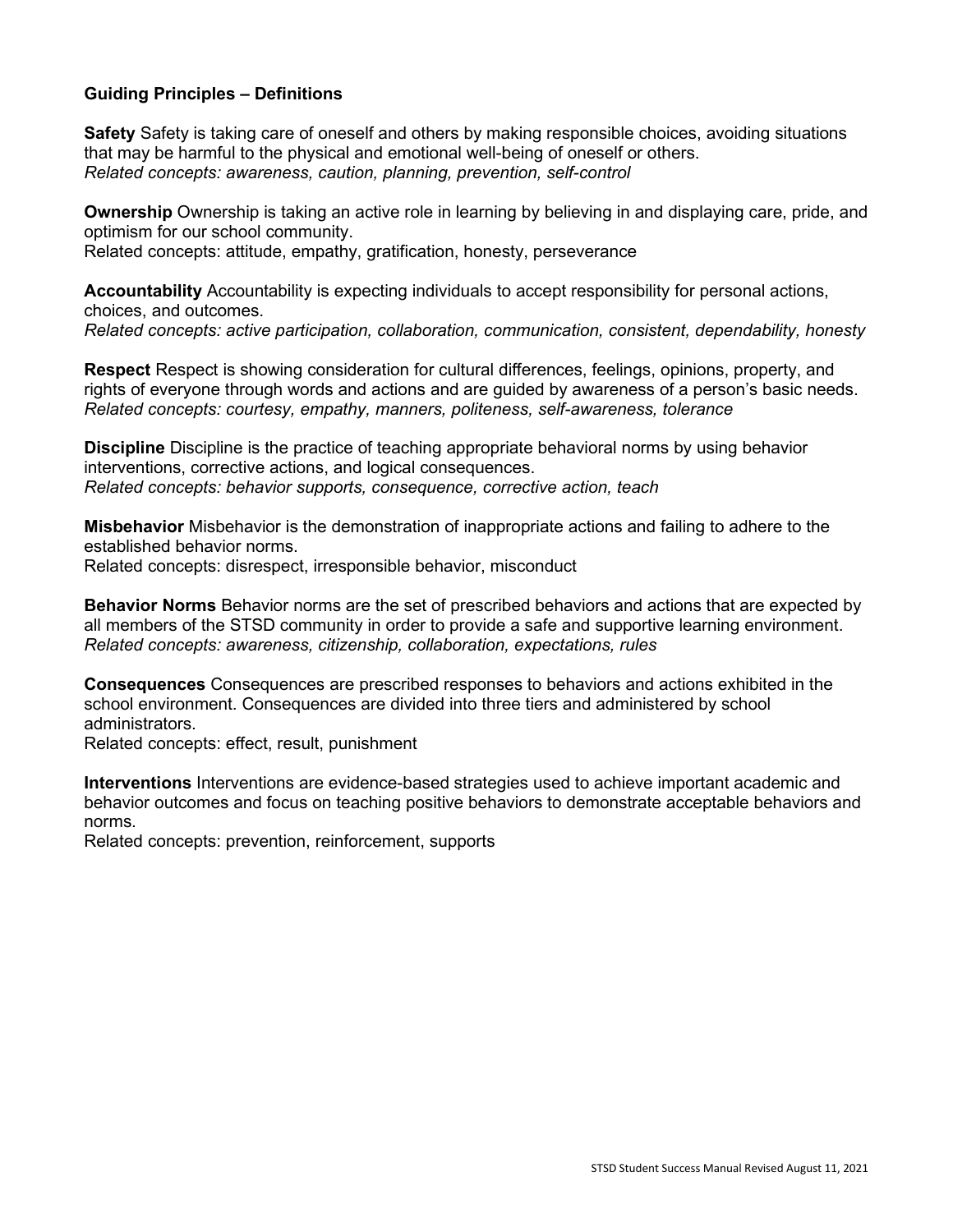#### **Bullying (Sources: www.StopBullying.gov and Olweus)**

STSD takes bullying very seriously and encourages students, parents and staff to report it **immediately**  to an administrator, school counselor or any district employee with whom they feel comfortable and/or safe. Students may also report bullying incidents through Safe 2 Say Something, the anonymous tip line provided by the PA Office of the Attorney General (safe2saypa.org).

The term *bullying* is often used in the media, on TV shows and movies, in schools, and in conversations among both adults and children. It is a problem and cause for concern but may not be as widespread as many think because the term "bullying" is often used as an umbrella to describe single instances of mean behavior ranging from a rude comment to a conflict between two people to a one-time physical altercation.

According to Stop Bullying.gov, in order to be considered bullying, the behavior must be aggressive and include:

- **An Imbalance of Power:** Kids who bully use their power (such as physical strength, access to embarrassing information or popularity) to control or harm others. Power imbalances can change over time and in different situations, even if they involve the same people.
- **Repetition:** Bullying behaviors happen more than once or have the high potential to happen **more than once**.

**Bullying** includes actions such as making threats, spreading rumors, attacking someone physically or verbally, and excluding someone from a group for a purpose.

**Cyberbullying** is bullying that takes place over digital devices like cell phones, computers, and tablets. Cyberbullying can occur through SMS, Text, and apps, or online in social media, forums, or gaming where people can view, participate in, or share content.

Cyberbullying includes sending, posting or sharing negative, harmful, false or mean content about someone else. It can include sharing personal or private information about someone else causing embarrassment or humiliation. Some cyberbullying crosses the line into unlawful or criminal behavior.

The most common places where cyberbullying occurs are:

- Social Media, such as Facebook, Instagram, Snapchat, and Twitter
- SMS (Short Message Service) also known as Text Message sent through devices
- Instant Message (via devices, email provider services, apps, and social media messaging features)
- Email

#### **Olweus Guiding Principals**

- 1. We will not bully others
- 2. We will try to help students who are bullied
- 3. We will try to include students who are left out
- 4. If we know that somebody is being bullied, we will tell an adult at school and an adult at home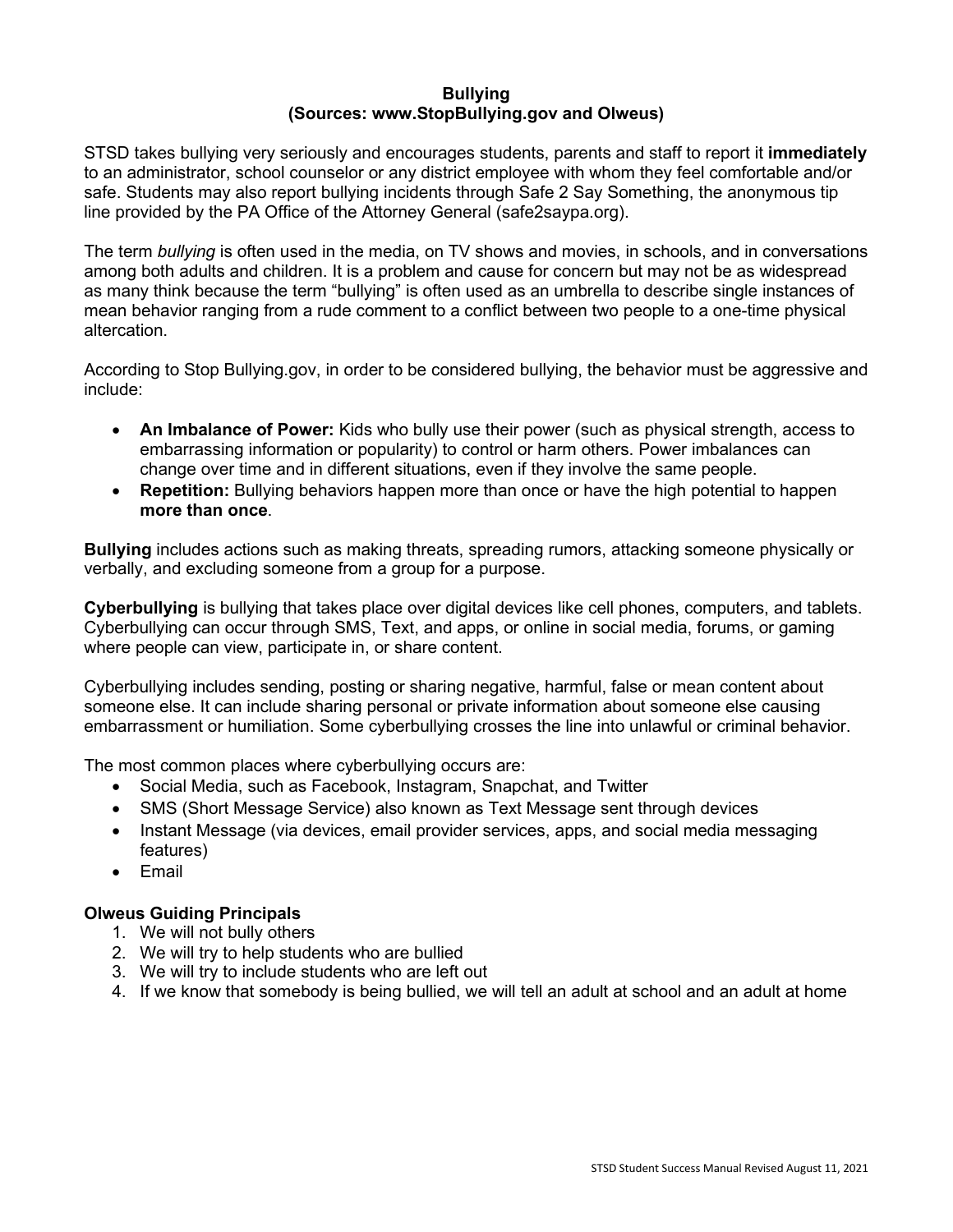### **SOAR Behavior Norms Students and Adults in Susquehanna Township School District**

| Students in the Susquehanna Township School District will S.O.A.R.                                                                                                                                                              |                                                                                                                                                                                                                                                                                                                                                           |                                                                                                                                                                                                                                                                                                                                                                           |  |  |
|---------------------------------------------------------------------------------------------------------------------------------------------------------------------------------------------------------------------------------|-----------------------------------------------------------------------------------------------------------------------------------------------------------------------------------------------------------------------------------------------------------------------------------------------------------------------------------------------------------|---------------------------------------------------------------------------------------------------------------------------------------------------------------------------------------------------------------------------------------------------------------------------------------------------------------------------------------------------------------------------|--|--|
| <b>Safety</b>                                                                                                                                                                                                                   | <b>Ownership/Accountability</b>                                                                                                                                                                                                                                                                                                                           | <b>Respect</b>                                                                                                                                                                                                                                                                                                                                                            |  |  |
| • Keep your body in control<br>and keep your hands, feet,<br>and objects to yourself.<br>• Report safety concerns to an<br>adult as soon as possible.<br>• Walk at all times.<br>• Follow the safety rules in<br>every setting. | $\bullet$ Be honest.<br>• Own your choices and actions.<br>• Model good sportsmanship.<br>• Do your best to be prepared for all<br>settings.<br>• Finish your work to the best of your<br>ability.<br>• Learn from your mistakes.<br>• Be on time.<br>• Take an active role in your<br>learning.<br>• Follow directions the first time they<br>are given. | • Listen to and value others'<br>opinions.<br>• Do use language that is<br>appropriate for all settings and<br>that does not include profanity.<br>• Use appropriate volume for all<br>settings.<br>• Value cultural differences.<br>• Be kind and polite to peers and<br>adults through words and<br>actions.<br>• Care for your property and the<br>property of others. |  |  |

| Adults in the Susquehanna Township School District will S.O.A.R.                                                                                                                                                           |                                                                                                                                                                                                                                                                                                                                                                                                                                                                                                      |                                                                                                                                                                                                                                                                                                                                                                                                                                                                         |  |  |
|----------------------------------------------------------------------------------------------------------------------------------------------------------------------------------------------------------------------------|------------------------------------------------------------------------------------------------------------------------------------------------------------------------------------------------------------------------------------------------------------------------------------------------------------------------------------------------------------------------------------------------------------------------------------------------------------------------------------------------------|-------------------------------------------------------------------------------------------------------------------------------------------------------------------------------------------------------------------------------------------------------------------------------------------------------------------------------------------------------------------------------------------------------------------------------------------------------------------------|--|--|
| <b>Safety</b>                                                                                                                                                                                                              | <b>Ownership/Accountability</b>                                                                                                                                                                                                                                                                                                                                                                                                                                                                      | <b>Respect</b>                                                                                                                                                                                                                                                                                                                                                                                                                                                          |  |  |
| • Promote safety rules in every<br>setting.<br>• Report safety concerns to an<br>adult as soon as possible.<br>• Be aware and alert.<br>• Monitor students at all times.<br>$\bullet$ Act as a safe haven for<br>students. | • Be honest.<br>• Use consistent language when<br>teaching norms.<br>• Own your choices and actions.<br>• Learn from your mistakes.<br>• Meet your deadlines.<br>$\bullet$ Be on time.<br>• Work collaboratively.<br>• Partner with parents.<br>• Support students and remember<br>that they are children.<br>• Promote a growth mindset.<br>• Build, support, and maintain<br>healthy relationships.<br>• Take an active role in your<br>professional learning<br>• Demonstrate good sportsmanship. | • Do use language that is<br>appropriate for all situations and<br>that does not include profanity.<br>• Seek first to understand and<br>meet individuals where they<br>are.<br>• Demonstrate mutual respect for<br>all individuals.<br>• Value, acknowledge, and<br>accommodate cultural<br>differences.<br>• Be kind and polite to students,<br>parents, and peers.<br>• Listen to and value other's<br>opinions.<br>• Respect student and family<br>confidentiality. |  |  |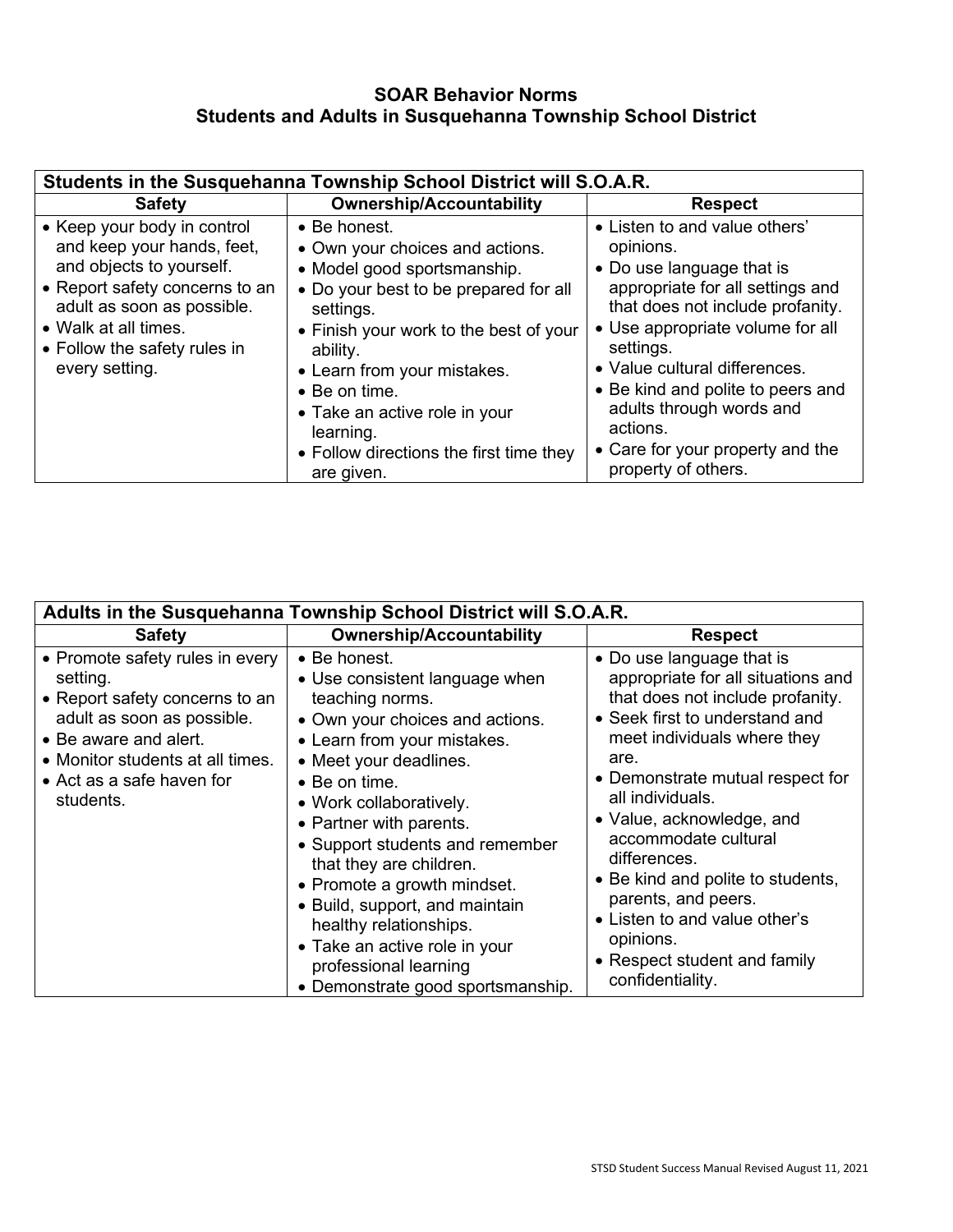#### **Student Responsibilities – Pennsylvania State Board of Education**

Below are the regulations of the Pennsylvania State Board of Education Student Responsibilities derived from Chapter 12, Section 2.

(a) Student responsibilities include regular school attendance, conscientious effort in classroom work and homework, and conformance to school rules and regulations. Most of all, students are responsible to share with the administration and faculty a responsibility to develop a climate within the school that is conducive to wholesome learning and living.

(b) No student has the right to interfere with the education of fellow students. It is the responsibility of each student to respect the rights of teachers, students, administrators and all others who are involved in the educational process.

- (c) Students should express their ideas and opinions in a respectful manner.
- (d) It is the responsibility of the students to conform to the following:
	- 1. Be aware of all rules and regulations for student behavior and conduct themselves in accordance with them. Students should assume that, until a rule is waived, altered or repealed in writing, it is in effect.
	- 2. Volunteer information in matters relating to the health, safety and welfare of the school community and the protection of school property.
	- 3. Dress and groom to meet standards of safety and health, and not to cause substantial disruption to the educational processes.
	- 4. Assist the school staff in operating a safe school for the students enrolled therein.
	- 5. Comply with Commonwealth and local laws.
	- 6. Exercise proper care when using public facilities and equipment.
	- 7. Attend school daily and be on time at all classes and other school functions.
	- 8. Make up work when absent from school.
	- 9. Pursue and attempt to complete satisfactorily the courses of study prescribed by local school authorities.
	- 10. Report accurately in student media.
	- 11. Not use obscene language in student media or on school premises.

**Authority**: The provisions of this § 12.2 amended under section 2603-B of the Public School Code of 1949 (24 P. S. § 26-2603-B).

**Source**: The provisions of this § 12.2 amended February 17, 1984, effective February 18, 1984, 14 Pa.B. 520; amended December 2, 2005, effective December 3, 2005, 35 Pa.B. 6510, 6658. Immediately preceding text appears at serial pages (279556) and (293057).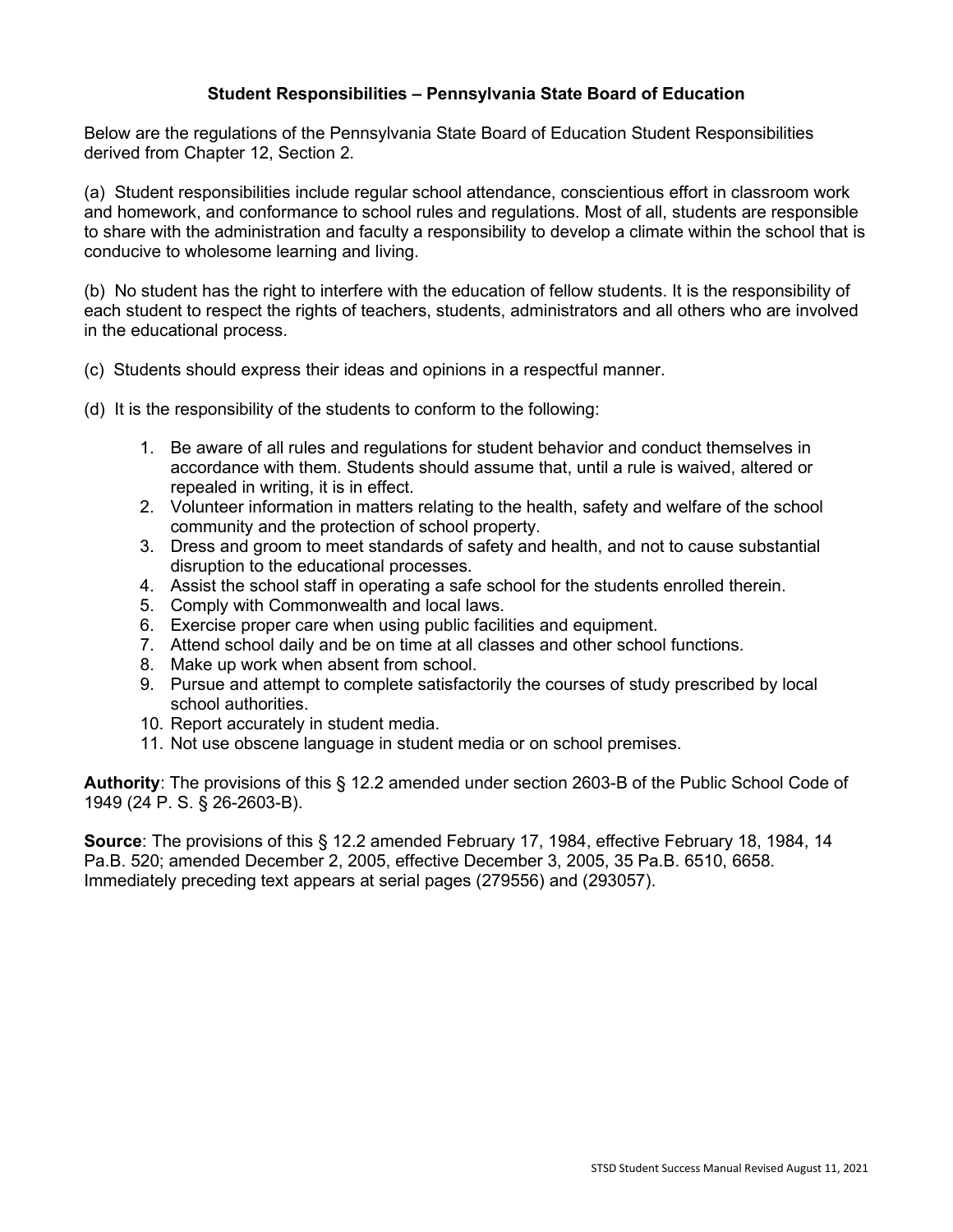#### **General Consequence Administration Procedures for Students**

Introduction: It is the intent of the District that student behavior in all educational settings support a safe and supportive learning environment. Behaviors that fail to demonstrate the shared norms of acceptable behavior may be addressed through consequences that include a three-tiered system of logical and appropriate consequences. These consequences will be administered in conjunction with appropriate and logical interventions and/or supports that are geared toward altering student behavior to consistently demonstrate the shared norms.

#### **Exclusions from School (Suspensions and Expulsions)**

Exclusions from school may include suspensions or expulsions. These consequences may only be initiated by a building administrator.

#### In-School Suspension (ISS)

- 1. In-school suspension includes exclusion from the regular class day and assignment to an inschool suspension room for a period of up to ten school days.
- 2. In-school suspensions may only be given by a building administrator.
- 3. Students will be required to complete SEL and SOAR assignments, as well as academic assignments while attending in-school suspension.
- 4. Students will have the responsibility to make up exams and academic work missed while serving in-school suspension.

#### Out-of-School Suspension (OSS)

- 1. Suspensions include exclusion from school and school activities for a period of up to ten school days.
- 2. Suspensions may be given only by a building administrator.
- 3. Students will have the responsibility to make up exams and work missed while serving a suspension.

#### **Expulsion**

- 1. Expulsion includes exclusion from school for a period exceeding ten school days and may be a permanent removal from the school rolls.
- 2. All expulsions require a formal hearing. This hearing must be held before a committee of the Board of School Directors. A majority vote is required to expel a student.
- 3. The District must ensure that due process requirements are observed to protect the rights of the student and parent and/or legal guardian.
- 4. STSD School Board Policy # 233 provides a student with opportunity to waive their right to a hearing.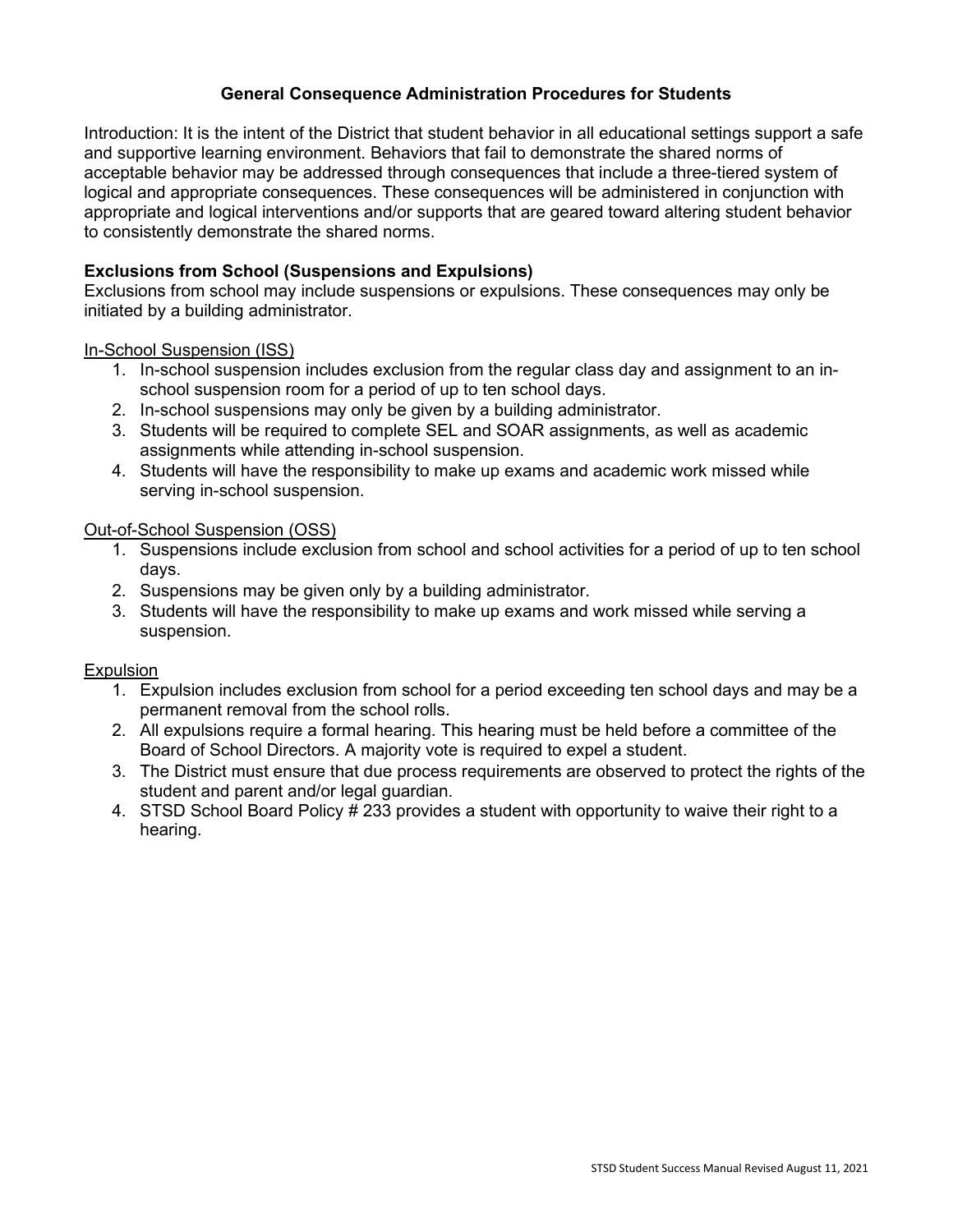#### **A Three-Tiered Approach to Addressing Behaviors**

The three-tiered approach will address behavior, the assignment of consequences, and the delivery of interventions/supports to modify behavior that fail to demonstrate the shared norms of acceptable behavior.

#### **Tier I**

Classroom and school-wide strategies for all students in the District include the implementation of SEL. The goal is to create a positive social culture in which positive behaviors are explicitly taught and reinforced. All adults will respond to behaviors that fail to demonstrate the shared norms of acceptable behavior in a consistent way. Tier I strategies include a menu of potential interventions/supports and consequences to address behaviors.

#### **Tier II**

Additional interventions for students with at-risk behaviors that frequently fail to demonstrate the shared norms of acceptable behavior. Tier II strategies include a menu of potential interventions/supports and consequences to address behaviors.

#### **Tiers III**

Highly individualized interventions are provided for students who engage in serious at-risk behaviors that consistently fail to demonstrate the shared norms of acceptable behavior. This tier includes the most severe behaviors, and as a result, the most severe potential interventions/supports and consequences. Tier III strategies include a menu of the most intensive and severe interventions/supports and consequences to address behaviors.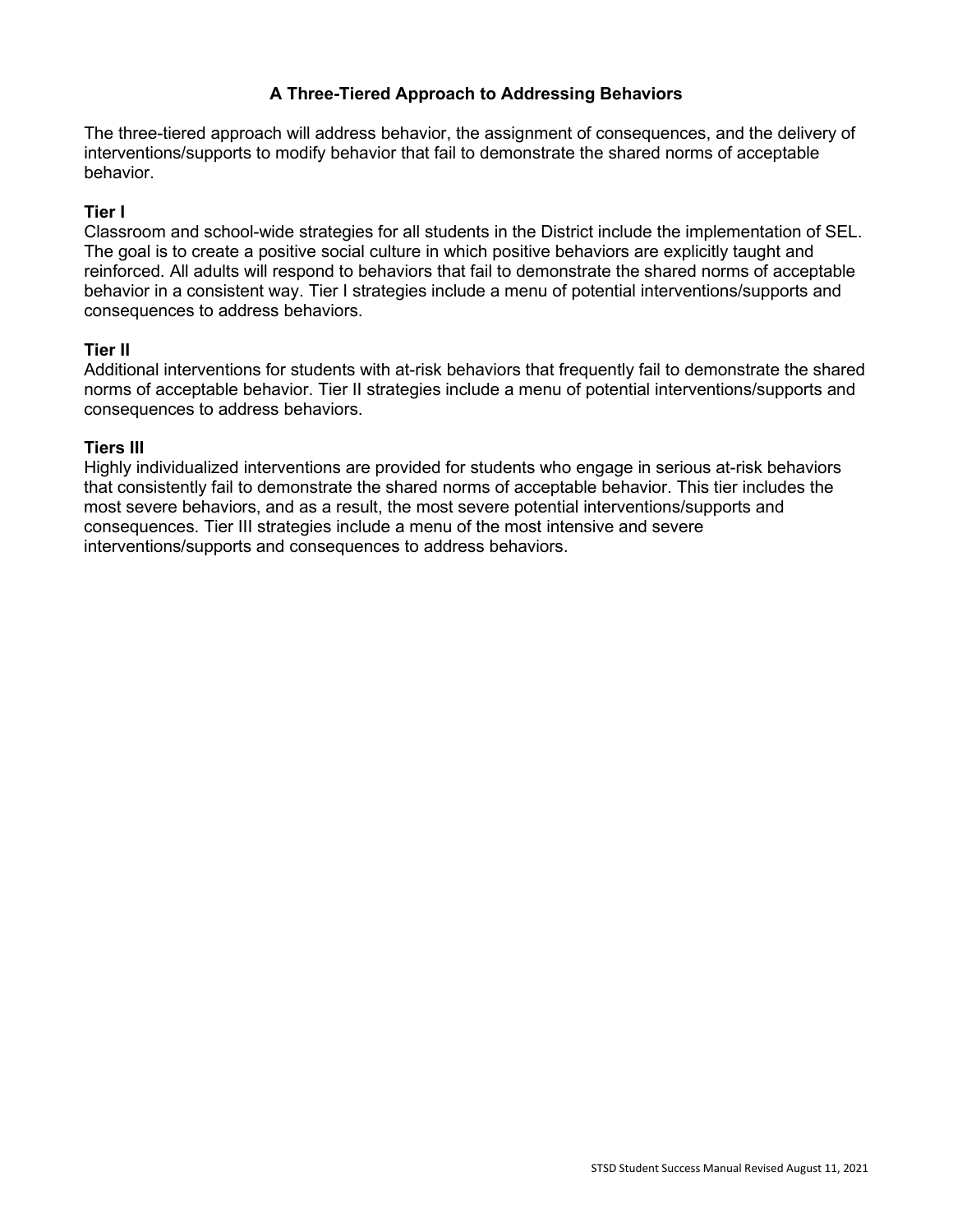#### **Susquehanna Township School District Student Success Manual Level I Behaviors**

*(All consequences will be paired with an appropriate intervention)*

#### **Description**

Minor misbehavior on the part of the student which impedes orderly classroom procedure or interferes with the orderly operation of the school. These misbehaviors can usually be handled by an individual staff member, but sometimes require the intervention of other support personnel and/or an administrator. These behaviors are included below and are arranged according to SOAR. This listing is not inclusive, but is a sampling of behaviors, consequences, and interventions.

#### **Procedures**

Immediate intervention is required by the staff member who is supervising the student or who observes the misbehavior; possible written/verbal parental notification. Repeated misbehavior requires parent/teacher communication and/or conference; conferences with the counselor and/or administrator. A proper and accurate record of the offense and disciplinary action is maintained by the staff member.

| <b>Level I Behaviors</b>                                                                                                                                                                                                                                                                   |                                                                                                                                                                                                                                                                                                                                                                                                 |                                                                                                                                                                                                                                               | Level 1                                                                                                                                             |
|--------------------------------------------------------------------------------------------------------------------------------------------------------------------------------------------------------------------------------------------------------------------------------------------|-------------------------------------------------------------------------------------------------------------------------------------------------------------------------------------------------------------------------------------------------------------------------------------------------------------------------------------------------------------------------------------------------|-----------------------------------------------------------------------------------------------------------------------------------------------------------------------------------------------------------------------------------------------|-----------------------------------------------------------------------------------------------------------------------------------------------------|
| <b>Safety</b>                                                                                                                                                                                                                                                                              | <b>Ownership/Accountability</b>                                                                                                                                                                                                                                                                                                                                                                 | <b>Respect</b>                                                                                                                                                                                                                                | <b>Consequences</b><br><b>Options</b>                                                                                                               |
| • Bus referral<br>• Hit another student<br>• Horseplay<br>• Inappropriate language<br>• Inappropriate touching<br>• Laser pen violation<br>• Locker without<br>permission<br>• Parking violation<br>• Passbook violation<br>• Running in the hallway<br>• Throwing food and<br>small items | $\bullet$ 1:1 device damage<br>• AUP violation<br>• Level I bus referral<br>• Cheating<br>• Consuming food /drink<br>outside of cafeteria<br>• Cut Class<br>• Cut Lunch<br>• Dress Code violation<br>• Electronic devices violation<br>• Inappropriate language<br>• Inappropriate touching<br>• Locker without permission<br>$\bullet$ Lying<br>• Refusal to do work<br>• Unprepared for class | • Level I bus referral<br>• Defiance to staff<br>• Disrespectful to staff<br>• Electronic devices<br>violation<br>• Inappropriate language<br>• Inappropriate touching<br>$\bullet$ Lying<br>• Profanity to student<br>• Verbal confrontation | • Parent contact<br>• Loss of privileges<br>(recess, event,<br>pass restrictions)<br>• Detention<br>• Restitution<br>• Staff/Parent<br>• conference |
| <b>Tier I Interventions</b><br>Research-based Best Practices ~ SEL/PBIS Lesson Review<br>PATHS Lesson Review ~ Buddy Room ~ Communities in Schools (SL, TH, MS)                                                                                                                            |                                                                                                                                                                                                                                                                                                                                                                                                 |                                                                                                                                                                                                                                               |                                                                                                                                                     |
|                                                                                                                                                                                                                                                                                            |                                                                                                                                                                                                                                                                                                                                                                                                 |                                                                                                                                                                                                                                               |                                                                                                                                                     |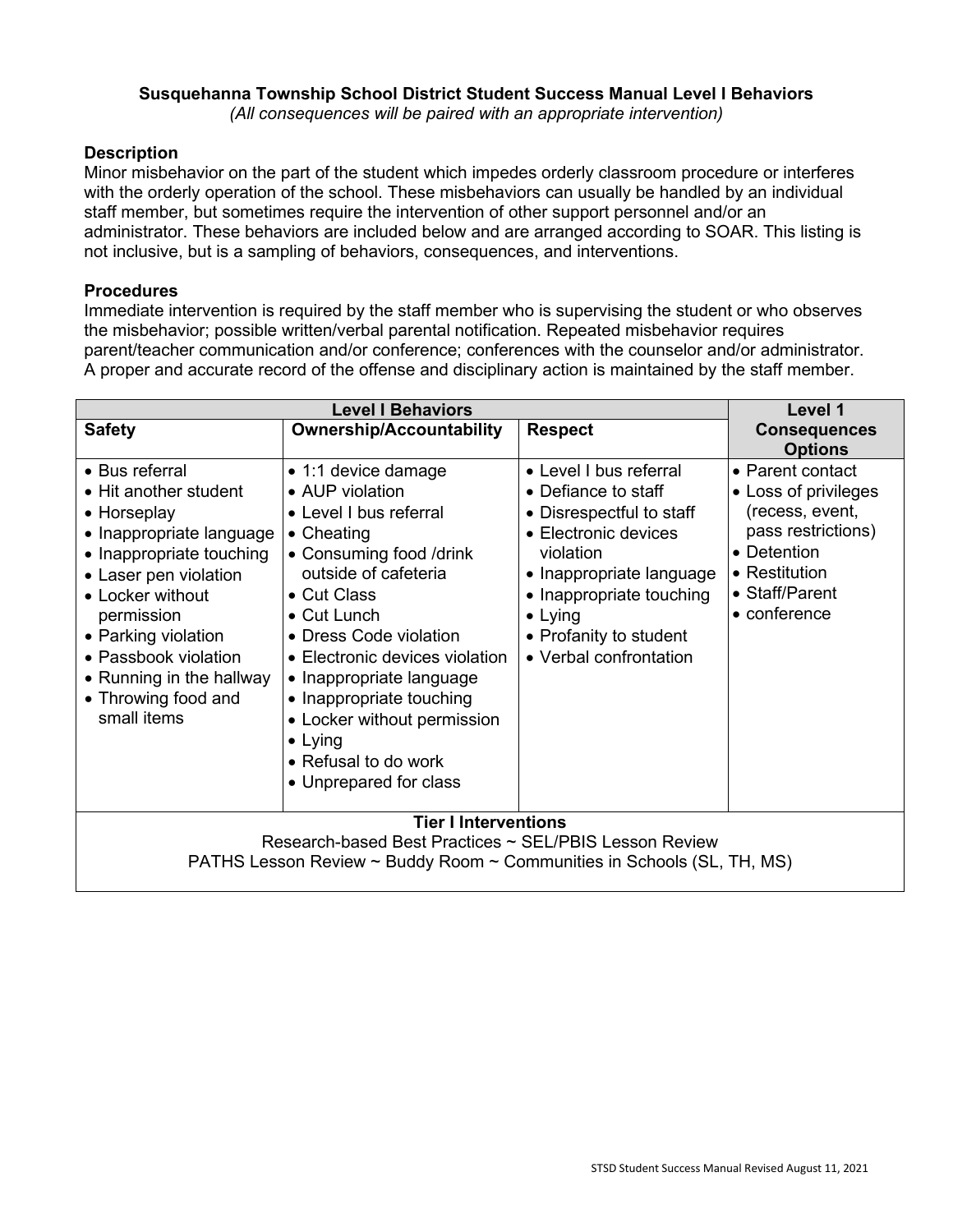# **Susquehanna Township School District Student Success Manual Level II Behaviors**

*(All consequences will be paired with an appropriate intervention)*

#### **Description**

Misbehavior whose frequency or seriousness tends to disrupt the learning climate of the school or interferes with safe, efficient bus transportation operations. These infractions, which may result from the continuation of LEVEL I misbehaviors, require the intervention of personnel on the administrative level because the execution of LEVEL I disciplinary options has failed to correct the situation. Also included in this level are behaviors, which do not represent a direct threat to the health and safety of others but whose educational consequences are serious enough to require corrective action on the part of the administrative personnel. These behaviors are included below and are arranged according to SOAR. This listing is not inclusive, but is a sampling of behaviors, consequences, and interventions.

#### **Procedures**

The student is referred to an administrator for appropriate disciplinary action. The administrator meets with the student and/or teacher and decides the most appropriate response. The teacher is informed of the administrator's action. The parent is notified either verbally or in writing. A parental conference may be held. A proper and accurate record of the offense and disciplinary action is maintained by the administrator. If the MTSS process has been initiated, interventions and supports will continue. If not, the process may be initiated at this point.

| <b>Level II Behaviors</b>                                                                                                                                                                                                                                                                                                                                                                                                                                                                                                                                                                                              |                                                                                                                                                                                                                                                                                                                                                                                                                                                                                 |                                                                                                                                                                                                                                                                                                                                                                                                                                                                                                                                                                           | <b>Level II</b>                                                                                                                                                                                              |
|------------------------------------------------------------------------------------------------------------------------------------------------------------------------------------------------------------------------------------------------------------------------------------------------------------------------------------------------------------------------------------------------------------------------------------------------------------------------------------------------------------------------------------------------------------------------------------------------------------------------|---------------------------------------------------------------------------------------------------------------------------------------------------------------------------------------------------------------------------------------------------------------------------------------------------------------------------------------------------------------------------------------------------------------------------------------------------------------------------------|---------------------------------------------------------------------------------------------------------------------------------------------------------------------------------------------------------------------------------------------------------------------------------------------------------------------------------------------------------------------------------------------------------------------------------------------------------------------------------------------------------------------------------------------------------------------------|--------------------------------------------------------------------------------------------------------------------------------------------------------------------------------------------------------------|
| <b>Safety</b>                                                                                                                                                                                                                                                                                                                                                                                                                                                                                                                                                                                                          | <b>Ownership/Accountability</b>                                                                                                                                                                                                                                                                                                                                                                                                                                                 | <b>Respect</b>                                                                                                                                                                                                                                                                                                                                                                                                                                                                                                                                                            | <b>Consequence</b><br><b>Options</b>                                                                                                                                                                         |
| • Persistent display of Level I<br>behaviors<br>• Continued disrespect or<br>defiance to others<br>• Leaving assigned area without<br>staff permission<br>• Severe / ongoing disruptive<br>behavior that compromises<br>learning<br>• Aggressive horseplay<br>• Electronic device violation<br>• Verbal aggression toward<br>others<br>• Derogatory statements toward<br>others<br>• Inappropriate touching of others<br>• Destructive / unsafe handling of<br>school or personal property<br>• Bullying<br>• Bus referral<br>• Under the influence of a<br>controlled substance, to include<br>prescribed medications | • Persistent display of<br>Level I behaviors<br>• Leaving assigned area<br>without staff permission<br>• severe / ongoing<br>disruptive behavior<br>something that<br>compromises learning<br>• Aggressive horseplay<br>• Inappropriate touching of<br>others<br>• Destructive / Unsafe<br>handling of school or<br>personal property<br>• Lying (forgery, false<br>statements, plagiarism)<br>• Bus referral<br>• Severe dress code<br>violation<br>• Theft from the cafeteria | Persistent display of<br>$\bullet$<br>Level I behaviors<br>Continued disrespect<br>$\bullet$<br>or defiance to others<br>Severe / ongoing<br>$\bullet$<br>disruptive behavior<br>that compromises<br>learning<br>Verbal aggression<br>$\bullet$<br>toward others<br>Derogatory<br>$\bullet$<br>statements toward<br>others<br>Lying (forgery, false<br>$\bullet$<br>statements,<br>plagiarism)<br>Inappropriate<br>$\bullet$<br>touching of others<br>Destructive / Unsafe<br>$\bullet$<br>handling of school or<br>personal property<br><b>Bus referral</b><br>$\bullet$ | $\bullet$ Loss of<br>privileges<br>(significant<br>activity)<br>• Detention<br>· In-School<br>Suspension<br>(ISS)<br>• Out-of-School<br>Suspension<br>(OSS)<br>• Restitution<br>• Staff/Parent<br>conference |
| <b>Tier II Interventions</b>                                                                                                                                                                                                                                                                                                                                                                                                                                                                                                                                                                                           |                                                                                                                                                                                                                                                                                                                                                                                                                                                                                 |                                                                                                                                                                                                                                                                                                                                                                                                                                                                                                                                                                           |                                                                                                                                                                                                              |
| Check-In/Check-Out ~ Building-Level Small Group Counseling ~ Buddy Room<br>Student Assistance Program (SAP) ~ PATHS ~ Mentoring ~ Behavioral Consultation<br>Communities in Schools (SL, TH, MS)                                                                                                                                                                                                                                                                                                                                                                                                                       |                                                                                                                                                                                                                                                                                                                                                                                                                                                                                 |                                                                                                                                                                                                                                                                                                                                                                                                                                                                                                                                                                           |                                                                                                                                                                                                              |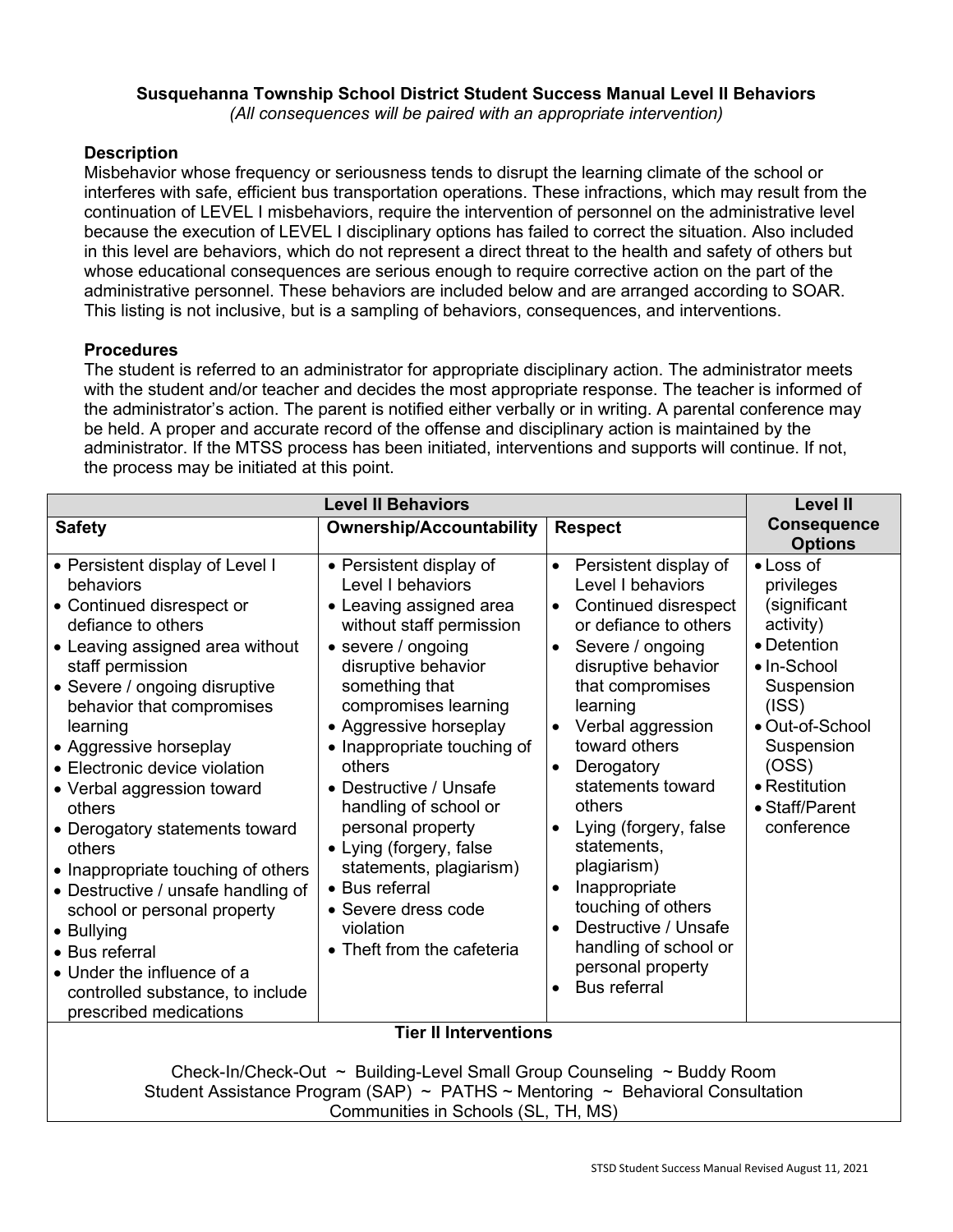## **Susquehanna Township School District Student Success Manual Level III Behaviors**

*(All consequences will be paired with an appropriate intervention)*

#### **Description**

Behavior generally causes a substantial disruption to the school or bus environment, and possibly some physical harm or threat of serious physical harm to people or property. Actions seriously infringe on the rights of others. Corrective measures that the school should undertake depend on the extent of the school's resources for remediating the situation in the best interest of all students. These behaviors are included below and are arranged according to SOAR. This listing is not inclusive, but is a sampling of behaviors, consequences, and interventions.

#### **Procedures**

The administrator initiates disciplinary action by investigating the infraction and conferring with staff on the extent of the consequences. The administrator meets with the student and confers with the parent about the student's misconduct and the resulting disciplinary action. The school officials may contact the law enforcement agency and assist in prosecuting the offender. If the MTSS process has been initiated, interventions and supports will continue. If not, the process may be initiated at this point.

| <b>Level III Behaviors</b>                                                                                                                                                                                                                                                                                                                                                                               |                                                                                                                                                                                         |                                                                                                                                                                                         | <b>Level III</b>                                                                                                                                                                      |
|----------------------------------------------------------------------------------------------------------------------------------------------------------------------------------------------------------------------------------------------------------------------------------------------------------------------------------------------------------------------------------------------------------|-----------------------------------------------------------------------------------------------------------------------------------------------------------------------------------------|-----------------------------------------------------------------------------------------------------------------------------------------------------------------------------------------|---------------------------------------------------------------------------------------------------------------------------------------------------------------------------------------|
| <b>Safety</b>                                                                                                                                                                                                                                                                                                                                                                                            | <b>Ownership/Accountability</b>                                                                                                                                                         | <b>Respect</b>                                                                                                                                                                          | <b>Consequence</b><br><b>Options</b>                                                                                                                                                  |
| • Persistent display of Level<br>II behaviors<br>• Assault<br>• Harassment/ Intimidation<br>$\bullet$ Arson<br>• Bomb threat<br>• Bullying/Cyber<br>harassment<br>• Burglary<br>• Disorderly conduct<br>• Weapon<br>• Possession/Sale of<br>controlled substance<br>• Terroristic threats<br>$\bullet$ Theft<br>• Threatening school<br>personnel<br>• Vandalism<br>$\bullet$ Fighting<br>• Bus referral | • Persistent display of<br>Level II behaviors<br>• Possession of obscene<br>materials<br>• Open lewdness<br>• Indecent exposure<br>• Sexual harassment<br>• Vandalism<br>• Bus referral | • Persistent display of<br>Level II behaviors<br>• Possession of<br>obscene materials<br>• Open lewdness<br>• Indecent exposure<br>• Sexual harassment<br>• Vandalism<br>• Bus referral | • Loss of privileges<br>(significant activity)<br>• Detention<br>• In-School Suspension<br>(ISS)<br>• Out-of-School<br>Suspension (OSS)<br>• Administrative<br>Hearing<br>• Expulsion |
| <b>Tier III Interventions</b>                                                                                                                                                                                                                                                                                                                                                                            |                                                                                                                                                                                         |                                                                                                                                                                                         |                                                                                                                                                                                       |
| School-based Therapy ~ Capital Academy (AEDY) ~ Laurel Life Therapeutic Classroom                                                                                                                                                                                                                                                                                                                        |                                                                                                                                                                                         |                                                                                                                                                                                         |                                                                                                                                                                                       |
| Individual Behavior Plans ~ SAP Referral ~ Behavioral Consultation<br>Functional Behavior Assessment (FBA) $\sim$ One on One Targeted Instruction (K-2)                                                                                                                                                                                                                                                  |                                                                                                                                                                                         |                                                                                                                                                                                         |                                                                                                                                                                                       |
| Communities in Schools (SL, TH, MS)                                                                                                                                                                                                                                                                                                                                                                      |                                                                                                                                                                                         |                                                                                                                                                                                         |                                                                                                                                                                                       |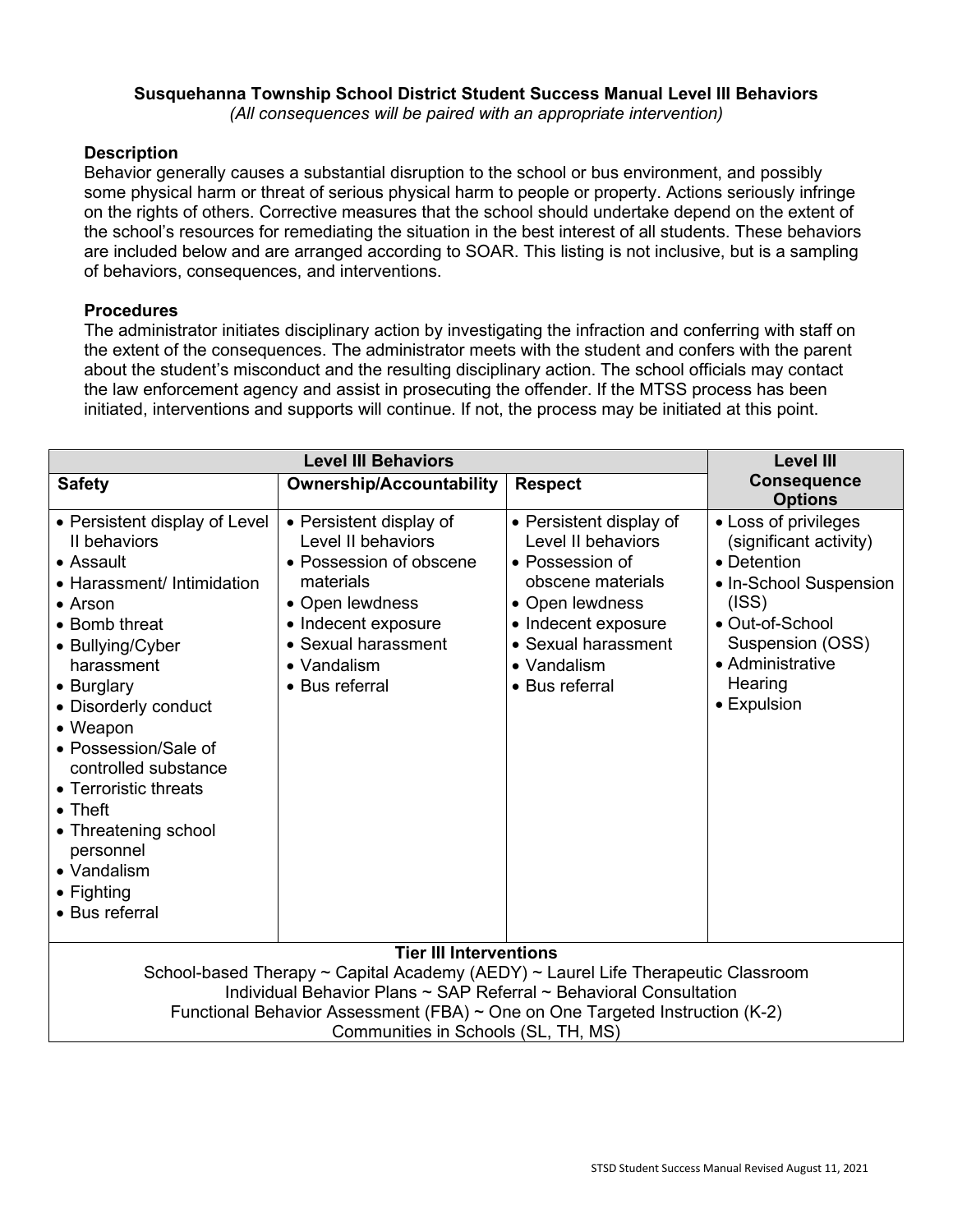#### **Intervention/Support Strategies**

Intervention/Support strategies are used when prevention strategies have not achieved the desired effect. Intervention/support strategies are used individually or in combination with prevention strategies and with the administration of any consequence.

Parents: This list does not reflect every intervention that is provided for students. Please work with your child's school counselor or principal to learn more about building level interventions available to your child.

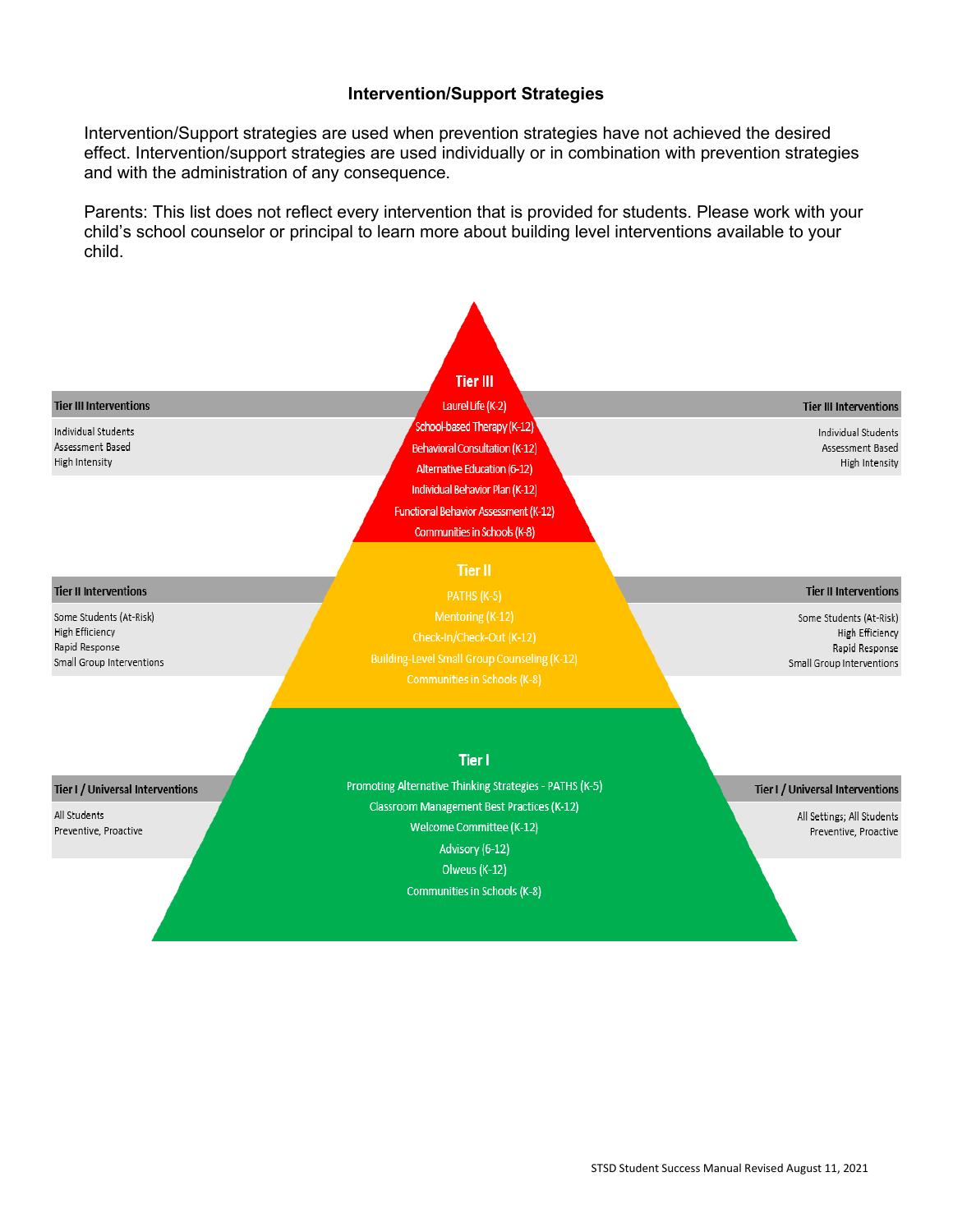# **Annual Notices**

#### **Equal Opportunity Notification**

Susquehanna Township School District is an equal rights and opportunity public education school district and will not discriminate on the basis of race, color, national origin, ancestry, sex, sexual orientation, gender identity, disability, age, religion, marital status, or genetic information in its activities, educational and vocational programs (providing equal access to Boy Scouts and other designated youth groups) or employment practices as required by Title VII of the Civil Rights Act of 1964 as amended, Title IX of the 1972 Educational Amendments, Section 504 of the Rehabilitation Act of 1973, the Americans with Disabilities Act of 1990 as amended, the Pennsylvania Human Relations Act of 1955 as amended, and the Genetic Information Act of 2008. For information regarding civil rights or grievance procedures, contact Mark Holman, Equal Rights and Opportunity Coordinator, at Susquehanna Township School District, 2579 Interstate Drive, Harrisburg, Pennsylvania 17110, Phone: 717-657-5100, ext. 50136.

#### **Notice of Special Education Services**

Each school district, along with other public agencies in the Commonwealth, must establish and implement procedures to identify, locate and evaluate all children who need special education programs and services because of the child's disability. This notice is to help find these children, to offer assistance to parents, and to describe the parents' rights with regard to confidentiality of information that will be obtained during the process.

The content of this notice has been written in English. If a person does not understand any of this notice, he or she should contact the school district (see special education contacts) and request an explanation.

#### **Identification Activity**

Child Find refers to activities undertaken by public education agencies to identify, locate, and evaluate children residing in the Commonwealth, including children attending private schools, who are suspected of having disabilities, regardless of the severity of their disability, and determine the child's need for special education and related services. The purpose is to locate these children so that a free appropriate public education (FAPE) can be made available. The types of disabilities that, if found, may cause a child to need services are: autism, deaf-blindness, deafness, emotional disturbance, hearing impairment, intellectual disability, multiple disabilities, orthopedic impairment, other health impairment due to chronic or acute health problems, specific learning disabilities, speech language impairment, traumatic brain injury and visual impairment including blindness. In the case of a child that is of preschool age, developmental delay.

Identification Activities are performed to find a child who is suspected as having a disability that would interfere with his or her learning unless special education programs and services are made available. These activities are sometimes called screening activities. The activities include: review of group data, conducting hearing and vision screening, assessment of student's academic functioning, observation of the student displaying difficulty in behavior, and determining the student's response to attempted remediation. Input from parents is also an information source of identification. After a child is identified as a suspected child with a disability, he or she is evaluated, but is not evaluated before parents give written permission for their child to be evaluated. Regardless of screening activities, parents who think their child is a child with a disability may request in writing, at any time, that an evaluation be conducted to determine if the child is eligible to receive special education services. Written requests should be sent to the school district/charter school special education contact person, as listed in this notice.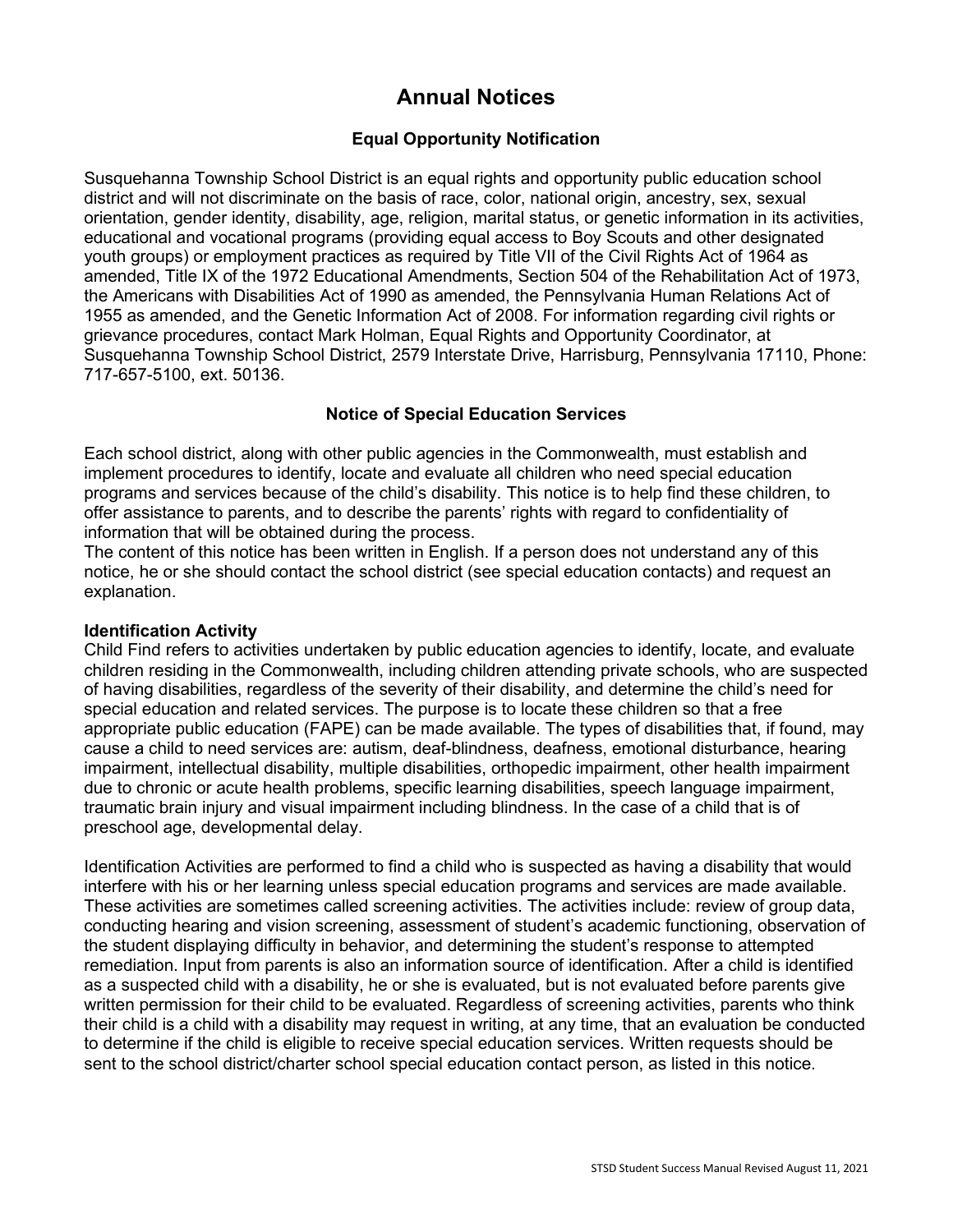#### **Education Records/Confidentiality**

All records that are directly related to an individual child are called educational records and are maintained by the local school district. Information contained in these records such as the child's name, the name of the child's parents or other family member, the address of the child or their family, a personal identifier such as social security number or a list of characteristics or information that could make the child's identity easily traceable is call personally identifiable information. Each school district, in accordance with the Family Educational Rights Privacy Act (FERPA) of 1974,

and other applicable federal and state laws, protects the confidentiality of personally identifiable information regarding students that are identified as children with disabilities and eligible for special education services and protected handicapped students. The school district protects personally identifiable information by one school official being responsible for ensuring confidentiality of the records; training being provided to all persons using the information and maintaining for public inspection a current list of employees' names and positions using the information. The school district will inform you when information is no longer needed to provide educational services to your child and will destroy the information at the request of the parent, except general information such as the child's name address, phone number, grades, attendance record, classes attended, and grade level completed may be maintained without limitation.

As a parent of the child you have a number of rights regarding the confidentiality of your child's records; for example, the right to inspect and review any education records related to your child that is collected, maintained, or used by the school district. The school district will comply with a request for you to review the records without unnecessary delay and before any meeting regarding planning for your child's special education program (called an IEP meeting), before a hearing should you and your school district disagree about how to educate your child who needs special education, and in no case, take more than 45 days to furnish you the opportunity to inspect and review your child's records. You have the right to an explanation and interpretation of the records; to be provided copies of the records if failure to provide copies would effectively prevent you from exercising your right to inspect and review the records and; the right to have a representative inspect and review the records. Upon your request, the school district will provide you a list of the types and locations of education records collected, maintained, or used by the agency. Additionally, the school district may charge a fee for copies of the records made in response to your request for copies, except it will not charge a fee if doings so will prevent you from inspecting and reviewing your child's records. The district will not charge a fee to search or retrieve information.

You have the right to request the amendment of your child's education records that you believe are inaccurate or misleading or violates the privacy or other rights of your child. The school district will decide whether to amend the records within a reasonable time after receiving your request. If the school district refuses to amend the records you will be notified of the refusal and your right to a hearing. You will be given at that time, additional information regarding hearing procedures and, upon request, the district will provide you a records hearing to challenge information in your child's education files.

Parent consent is required before personally identifiable information contained in your child's education records is disclosed to anyone other than officials of the school district collecting or using the information for purposes of identification of your child, locating your child and evaluating your child or for any other purpose of making available a free appropriate public school education to your child. A school official has a legitimate educational interest if the official needs to review an education record in order to fulfill his or her professional responsibility. Additionally, the school district, upon request, discloses records without consent to officials of another school district in which your child seeks or intends to enroll.

School districts may establish a policy of disclosure of some types of student information known as directory information. Directory information is not subject to access or disclosure rules under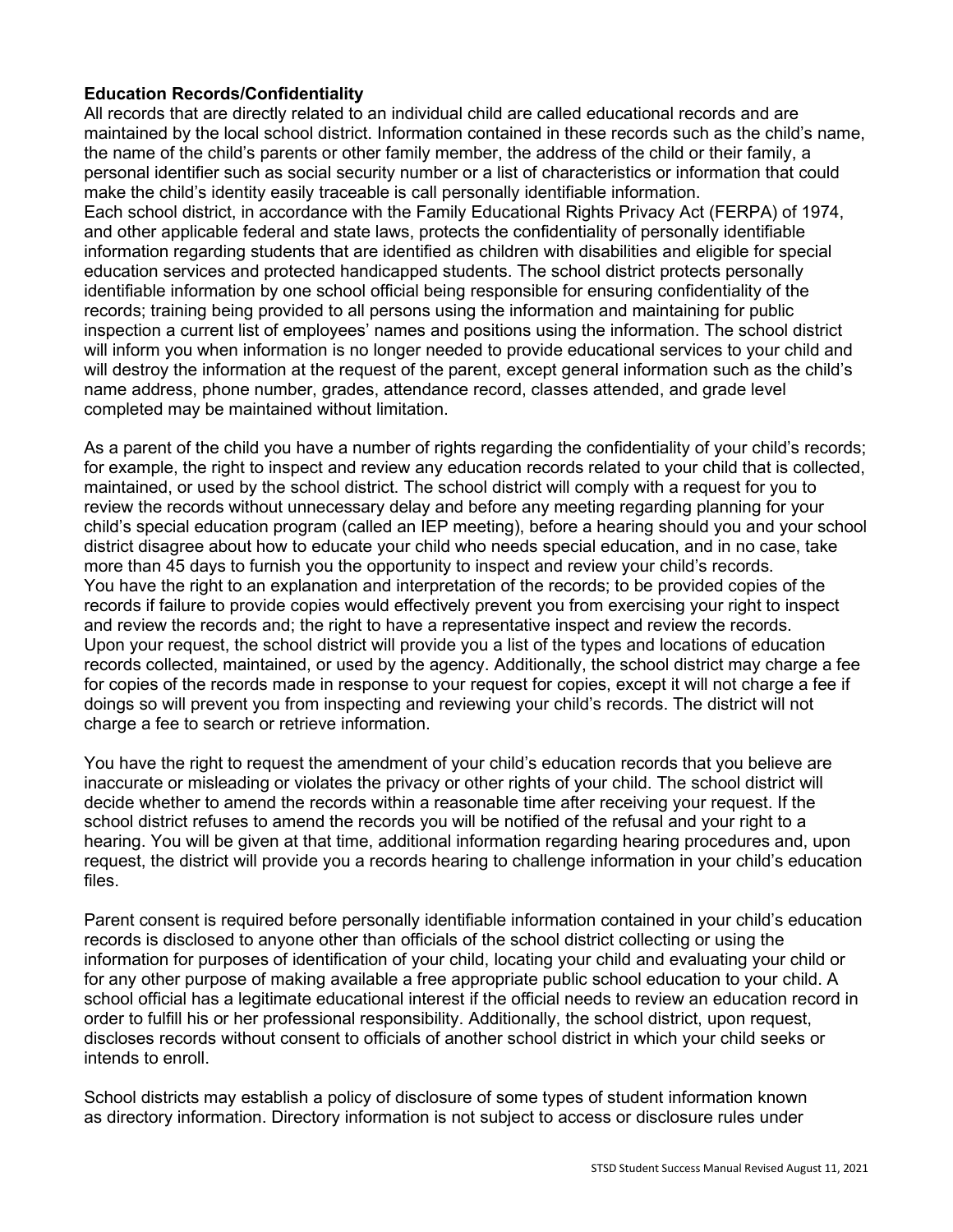FERPA. Directory information is that portion of an educational record which would not generally be considered harmful or an invasion of privacy if disclosed. This information may include but is not limited to the student's name and school activities, local and permanent address, family members' names, addresses and telephone numbers, major fields of study, names of previous school attended and enrollment status. Parents may refuse to allow the school district to designate any or all of their child's records as directory information. Parents should contact their local school district if they do not want directory information released about the child. When a child reaches age 18, the rights of the parent with regard to confidentiality of personally identifiable information is transferred to the student. A parent may file a written complaint alleging that the rights described in this notice were not provided to the following:

Pennsylvania Department of Education Bureau of Special Education Division of Compliance 333 Market Street Harrisburg, PA 17126-0333

The Department of Education will investigate the matter; issue a report of findings and necessary corrective action within 60 days. The Department will take necessary action to ensure compliance is achieved.

Complaints alleging failures of the school district in regard to confidentiality of personally identifiable information may also be filed with:

Family Policy Compliance Office U.S Department of Education 400 Maryland Avenue, SW Washington, D.C. 20202-4605

#### Early Intervention Identification

In Pennsylvania, a child between three years of age and the school district's age to begin school who has a developmental delay or one or more of the physical or mental conditions listed previously, is identified as an "eligible child." The parents of these children have the same rights described previously in this document.

The state Department of Education is responsible for providing programs and services to eligible young children under Act 212 of 1990, the Early Intervention Services Systems Act. Screening for preschool children is available from the Capital Area Intermediate Unit (CAIU). To schedule an appointment for screening, or for additional information, please call Eric Bostick, CAIU Preschool Program Supervisor, at 717-732-8400 ext. 8619.

#### **Services for Protected Handicapped Students**

Students who are not eligible to receive special education programs and services may qualify as protected handicapped students and, therefore, be protected by other federal and state laws intended to prevent discrimination. The school district must insure that protected handicapped students have equal opportunity to participate in the school program and extracurricular activities to the maximum extent appropriate for each individual student. In compliance with state and federal law, the school district will provide to each protected handicapped student without discrimination or cost to the student or family, those related aids, services or other accommodations which are needed to provide equal opportunity to participate in and obtain the benefits of the school program and extracurricular activities to the maximum extent appropriate to the student's abilities. In order to qualify as a protected handicapped student, the child must be of school age with a physical or mental disability which substantially limits or prohibits participation in or access to an aspect of the school program.